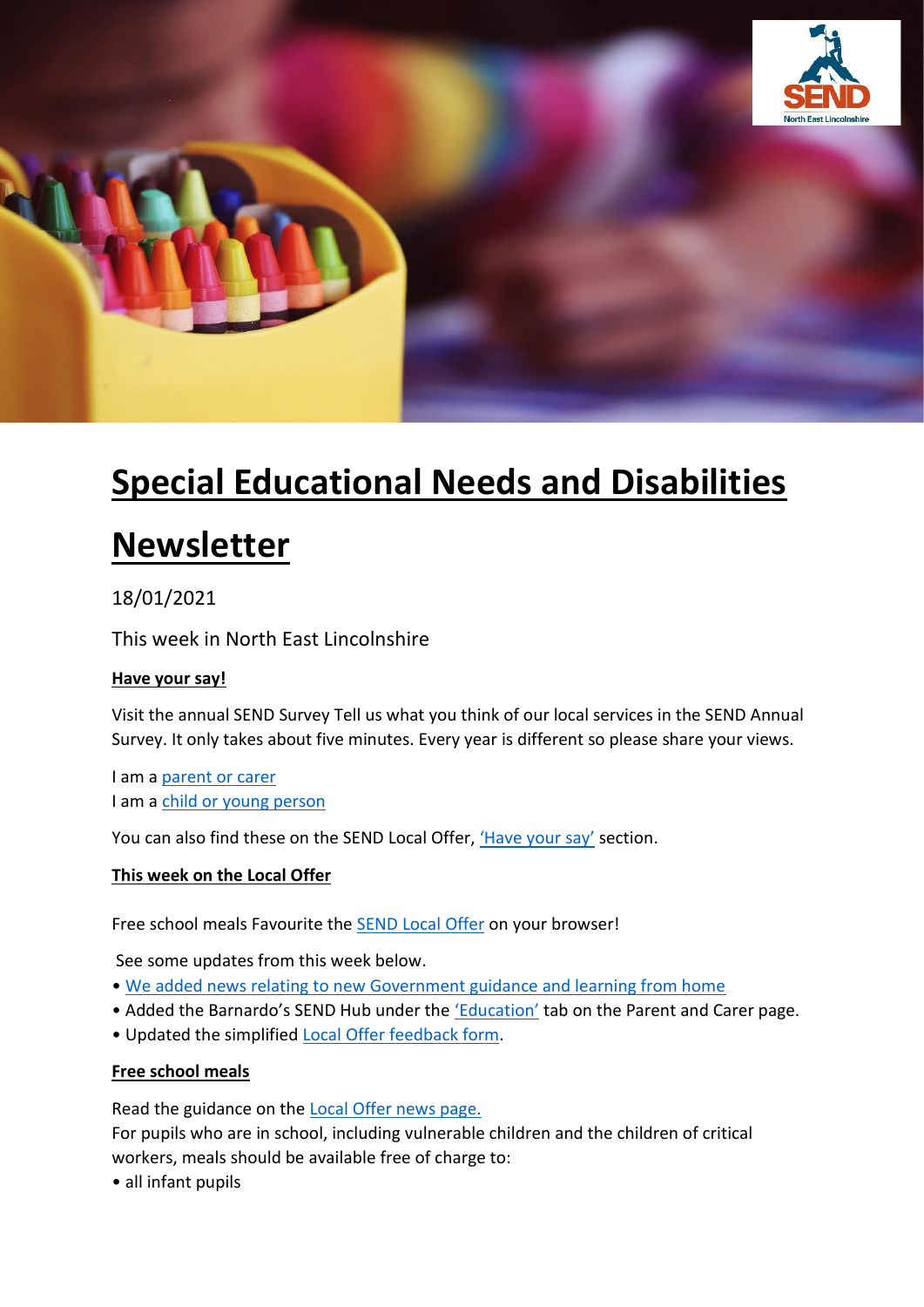• pupils who meet the benefits-related free school meals eligibility criteria Schools have the option to decide upon the best approach for pupils – this includes lunch parcels, local vouchers or DfE national voucher scheme which reopens on 18 January.

#### **Remote Learning Top Tips and Guidance**

Parents, carers and pupils cannot apply for laptops, tablets or internet access.

You should contact your school for help accessing remote education.

Disadvantaged children can get support to [temporarily increase their data allowances for](https://get-help-with-tech.education.gov.uk/about-increasing-mobile-data)  [mobile phone users on certain networks.](https://get-help-with-tech.education.gov.uk/about-increasing-mobile-data)

This is so that children and young people can access remote education if their face-to-face education is disrupted.

Our team have added lots more home learning under the '[Education](https://sendlocaloffer.nelincs.gov.uk/home/children-and-young-people/)' tab on the [Local Offer,](https://sendlocaloffer.nelincs.gov.uk/) your main hub for local SEND.

Parents can use these simple [online safety guides](https://nationalonlinesafety.com/guides) to better understand the technology their children are using and help keep them safe online.

Xbox and PlayStation can be used to access the internet and online learning. Watch this tutorial to see how to connect an [Xbox to the Internet.](https://www.youtube.com/watch?v=Z-0WAUAIJFQ) Watch this tutorial to see how to connect an [Xbox and PlayStation to Google Classroom.](https://www.youtube.com/watch?v=h6wKiz2KXoE) Watch this tutorial to see how to connect an [Xbox to Microsoft Teams.](https://www.youtube.com/watch?v=mfrSCeedsmEb)

# **School attendance**

Read the [Gov.uk guidance on education.](https://www.gov.uk/coronavirus/education-and-childcare)

Last week attendance to school by children with an EHCP was 51% locally compared to 35.6% nationally. All NE Lincs educational settings are communicating with our Public Health team about new or suspected cases of COVID and the local position is being carefully monitored. Local Authority Education Link Officers contact settings regularly during the week to offer support or guidance.

# **Up next!**

1. Th[e SEND Local Offer](https://sendlocaloffer.nelincs.gov.uk/) is officially launching on 25 January. Why not set it as your homepage or favourite it on your browser to revisit?

2. You can be a part of it too! Share your story as a child or young person with SEND or as a family on our '[Celebrating our children and young people](https://sendlocaloffer.nelincs.gov.uk/home/celebrating-our-children-and-young-people/)' section! Email lauren.thompson2@nelincs.gov.uk to take part.

3. Coproduction! The Local Offer is coproduced with SEND children and young people and their parents/carers. We've had some great ideas so far like more video content, and simpler content. Check back to see the plans come alive online. In the meantime, why not give your feedback on the [Local Offer feedback form?](https://sendlocaloffer.nelincs.gov.uk/home/have-your-say/)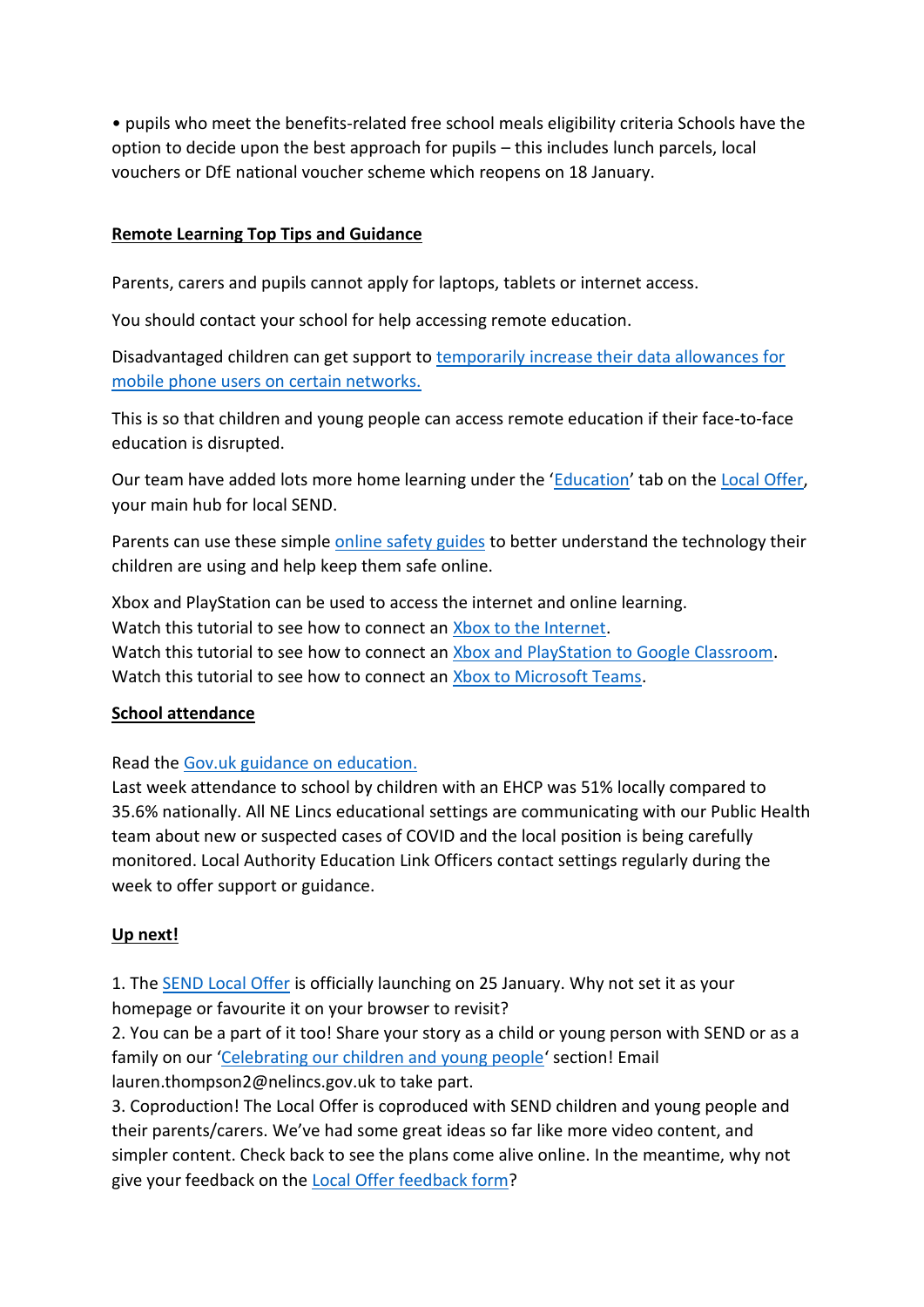# **Health**

If parents and have any queries or have any health queries, please email [designatedclinicalofficer@nelincs.gov.uk.](mailto:designatedclinicalofficer@nelincs.gov.uk)

# **EHCP**

The government now says an EHCP should not determine if a child is in school and that the whole provision made for them should be considered.

# **Education, Health and Care Plan online Hub**

The EHC Hub is a software enables all professionals, parents, and carers to submit their updates, assessments, and advice onto a secure system, using their own user ID and password. Did you get a letter to say your child's plan is now on the hub? Join a training session: [Friday 29th January 10-11.30am](https://www.eventbrite.co.uk/e/ehcp-hub-annual-review-training-registration-131179983863) If you have any questions about this project or wish to discuss it further please contact, Rebecca Taylor, SEND Strategic Lead: [Rebecca.taylor@nelincs.gov.uk.](mailto:Rebecca.taylor@nelincs.gov.uk)

# **EHCP Assessments**

14 EHCP's received in December This was the highest number of requests since July. 16 EHCP's assessed in December The team were still receiving requests from the first and second lockdown and EP's have been limited by the Government COVID restrictions. COVID measures like social distancing and the time factor affected when working with parents who had other obligations and increased responsibilities meant that we slipped out of our target goal to complete 90% of assessments in a 20 week timescale. For more information on general EHCP education and support calls please contact [siobhan.hardy@nelincs.gov.uk.](mailto:siobhan.hardy@nelincs.gov.uk)

# **Useful numbers**

The Sector Support ['Community Service Fact Sheet'](https://www.sectorsupportnel.org.uk/wp-content/uploads/2021/01/NEW-13.01.2021-Community-Signposting-Factsheet.pdf) has an extensive list of community support available for money, food, wellbeing, welfare and more.

See the Voluntary Sector Alliance COVID-19 updates page for more on financial support, health and wellbeing, local updates, COVID updates, community safety, volunteering and more.

• [Report a concern online](https://sendlocaloffer.nelincs.gov.uk/home/safeguarding-report-a-concern/) or call 01472 326292 (opt. 2)

• Support for those isolating without anyone to support them for supplies and more call the [Council](https://www.nelincs.gov.uk/) (01472) 313131

• [Health](https://www.nhs.uk/) - if you are struggling to manage your symptoms, call 111. If you are in urgent need of medical assistance, call 999

• Domestic Abuse (women and men). [NEL Women's Aid](https://www.womensaidnel.org/) (01472) 575757, and [Men's](https://mensadviceline.org.uk/contact-us/#:~:text=Call,free%20from%20BT%20pay%20phones.)  [Helpline,](https://mensadviceline.org.uk/contact-us/#:~:text=Call,free%20from%20BT%20pay%20phones.) 0808 8010327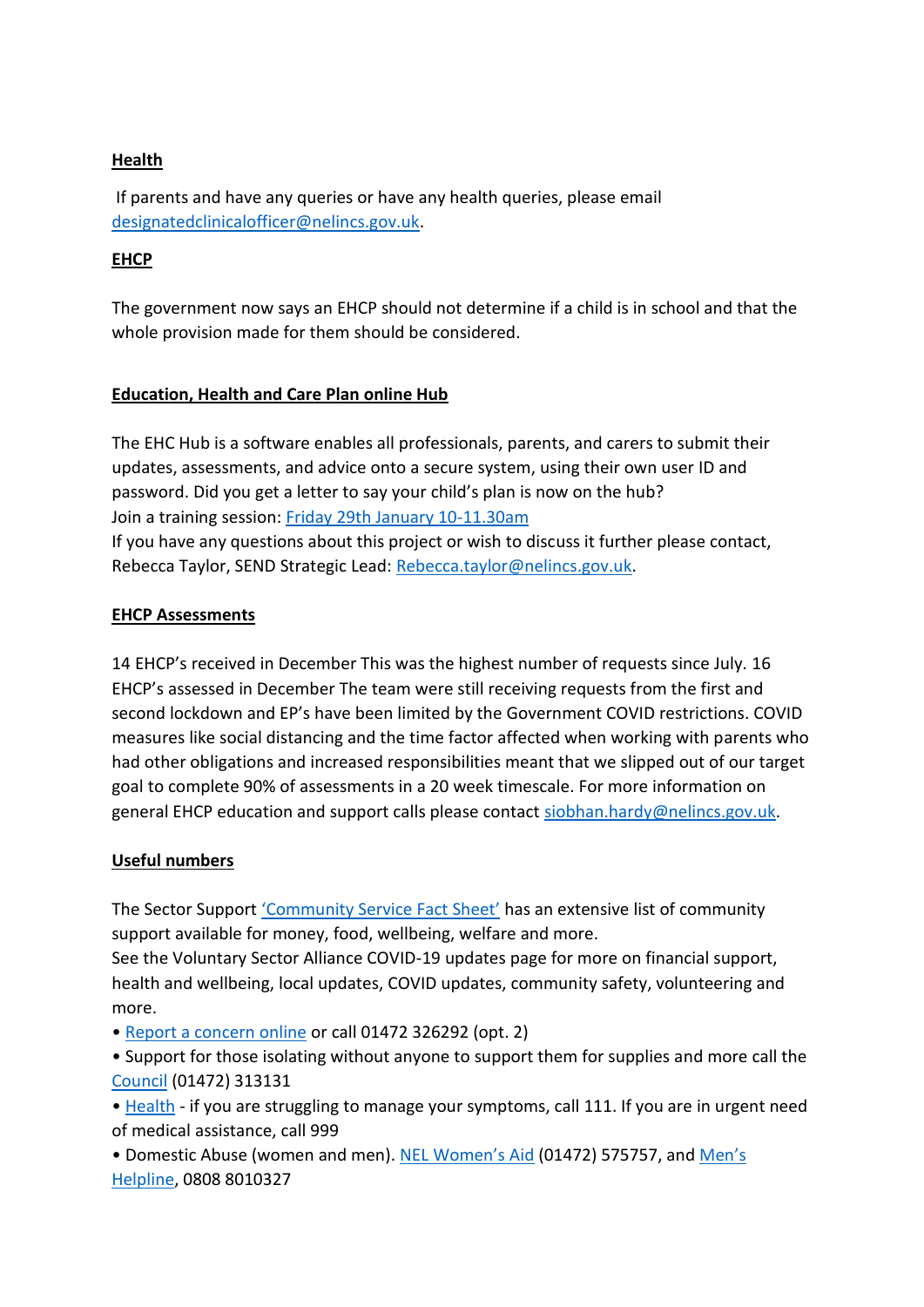- [Wellbeing](https://navigocare.co.uk/) if you are struggling with your mental health, call (01472) 256256
- • [Carers' Support Service](https://www.carerssupportcentre.com/nel/) (support for informal carers). Go online or call (01472) 242277
- [NELPPF](https://www.facebook.com/NorthEastLincsParentParticipationForum/) offers guidance and support for families of children and young people aged 0-25 years with SEND. Their General Advice Line is: 07583474892

# **Alcohol**

Parents/carers are aware that at this anxious time some families have reported struggles with mental health and sought support for the overuse of alcohol.

[Alcohol change UK offers COVID tips on alcohol and mental health.](https://alcoholchange.org.uk/blog/2020/coronavirus-top-tips-on-alcohol-and-mental-health)

[We Are With You](https://www.wearewithyou.org.uk/services/north-east-lincolnshire/) provides support for drugs and alcohol. You can also get in touch if you are worried about someone else's drinking or drug use. Chat online or call- 01472 806890. Local charges apply. They also have information on their Facebook, [@wearewithyoucharity.](https://www.facebook.com/WeAreWithYouNorthEastLincs/)

# **SENDIASS (Special Educational Needs Disability Information Advice Support Service)**

SENDIASS provides free impartial information, advice and support to disabled children and young people aged 0-25, and those with SEN. Hours Monday-Thursday, 8.30am- 4.30pm. Friday 8:30am- 4pm. Leave a message and we'll get back to you within three days. Email: [nelincs@barnardos.org.uk](mailto:nelincs@barnardos.org.uk)

Facebook[: @NELSENDIASS](https://www.facebook.com/NELSENDIASS)

If parents have questions, please email, Clare Linfitt at [clare.linfitt@nelincs.gov.uk](mailto:clare.linfitt@nelincs.gov.uk) or Jennifer Steel at [Jennifer.steel@nelincs.gov.uk.](mailto:Jennifer.steel@nelincs.gov.uk) We always try to ensure that parents/carers, children and young people's voices are being heard.

# **Specialist Advisory Service**

The Specialist Advisory Service have continued to work hard throughout COVID. The service has:

- Met with every SENCO about how children and young people with SEND are learning
- Met on Microsoft Teams for parents and children, SENCO's, teachers, and other agency staff where needed. Without travel times we've met with more parents, children and professionals
- Contacted the parents and carers of children with an EHCP, as a courtesy, to check how their child(ren) are coping during lockdown, and attending Annual Reviews where needed
- Prepared Learning Packages for children who have newly arrived to NEL and are not yet on a school roll
- As well as this, the team has been working on Lockdown-related activities to support children, parents, and school staff.

These resources can all be found on the [Local Offer](https://sendlocaloffer.nelincs.gov.uk/)

There's more. Read the full update on the news page.

# **Read the latest COVID guidance**

All NE Lincs educational setting are working with our Public Health team to communicate